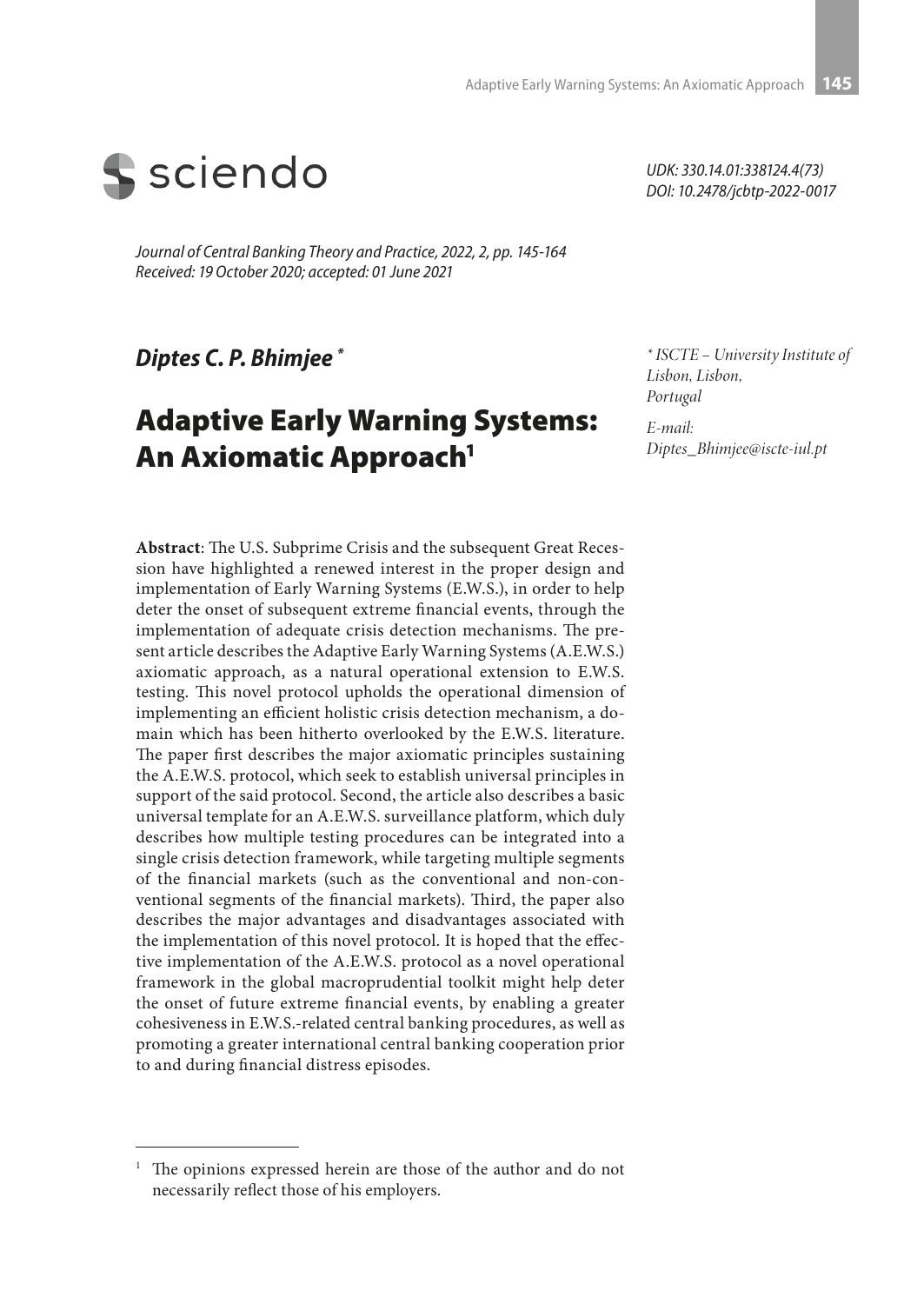**Keywords:** Adaptive Early Warning Systems, Forecasting, Financial Crises, Central Banks, Financial Stability, Macroprudential Regulation, Monetary Policy.

**JEL classifications:** G1, G01, E32, E58.

### **1. Introduction**

The U.S. Subprime Crisis constituted a disruptive and extreme financial event that profoundly impacted the performance of the U.S. financial industry and the U.S. economy as a whole. Moreoever, the U.S. Subprime Crisis lay at the origin of the Global Financial Crisis<sup>2</sup> (hereinafter GFC), through the "deflating of a speculative bubble in the housing market that began in the United States in 2006 and has now cascaded across many other countries in the form of financial failures and a global credit crunch" (Shiller, 2008). Powerful national and international financial contagion processes facilitated the crisis transmission process to a global scale, namely through, for example, the country banking industries of advanced economies and emerging market economies (Bhimjee, Ramos, & Dias, 2016). In more extreme circumstances, severe financial contagion processes might even end up negatively impacting the complex financial intermediationeconomic growth nexus, through sub-optimal credit expansion (Asanović, 2020). The impact of these extreme events is particularly relevant for the design and implementation of monetary policy, whenever potential governance issues related to bank-based systems might lead to greater financial and macroeconomic instability through highly complex inter-linkages (Singh & Sarma, 2020), further prompting greater Central Bank oversight<sup>3</sup>.

Conservative estimates related to the Subprime Crisis of 2007-2009 point to an interval of projected economic and financial losses equivalent to approximately USD\$6 trillion to USD\$14 trillion, which translates into approximately USD\$50,000 to USD\$120,000-worth of financial losses for every U.S. household

<sup>2</sup> The present article draws on a fundamental distinction between the Subprime crisis (as a localized U.S. event) and the ensuing Global Financial Crisis or Great Recession (as a truly global financial event associated with severe international financial contagion processes).

 $3$  Furthermore, taking into consideration the potential widespread adoption of new quantitative techniques in risk management areas - such as Artificial Intelligence and Machine Learning techniques - by financial sector participants, the corresponding positive impact on these risk management areas (e.g., credit, market, liquidity, and operational risk) might depend on the efficient solutions to the prevailing open questions and issues presently surrounding the application/use of these techniques within the financial industry (Milojević & Redžepagić, 2021). Accordingly, financial industry innovation further justifies central banks' adoption of more proactive Early Warning Systems.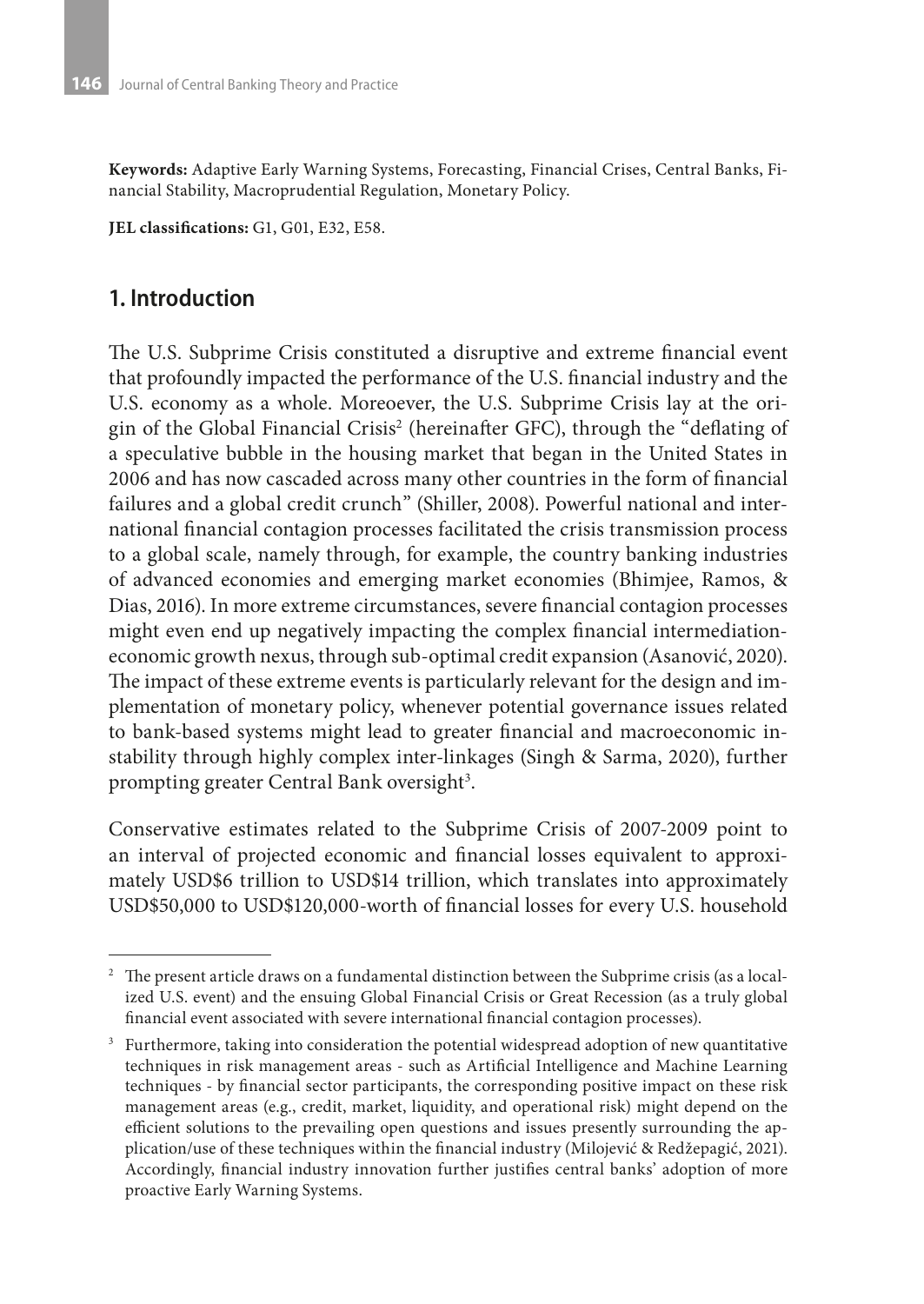(Atkinson, Luttrell, & Rosenblum, 2013). The estimated loss of potential output for the U.S.A. in 2015 is equivalent to 7.7 percent of its economic output, and further similar estimates have also been advanced and confirmed by other credible sources<sup>4</sup>.

The U.S. Subprime Crisis (and the subsequent GFC) has thus highlighted the need to reinforce financial stability as an important monetary policy goal, in complement to the conventional price stability goal, enabling both goals to coexist simultaneously (Shoenmaker & Wierts, 2016); accordingly, the advancement of the financial stability goal has also prompted the implementation of a more recent set of macroprudential instruments in support of the said goal (Claessens, 2015).

Thus, from a monetary policy perspective, one of the more recent monetary policy instruments in support of the financial stability goal addresses the design and implementation of effective Early Warning Systems (hereinafter E.W.S.). Building an effective E.W.S. framework has thus become the first line of defence for the central banking community seeking to implement economic policies in contravention of extreme financial events (such as the U.S. Subprime Crisis). E.W.S. systems thus constitute a fundamental operational tool associated with the said macroprudential toolkit, in order to provide widened pre-emptive support to the above-mentioned financial stability goal.

As a preventive macroprudential policy tool, E.W.S. frameworks allow central banks to timingly detect and potentially countervail the onset of future episodes of devastating economic and financial impact, ranging from minor financial stress episodes to full-blown systemic events, (such as the Subprime Crisis). E.W.S. empirical frameworks are thus able to alert central banks to the imminence of impending financial distress events that might subsequently evolve into protracted financial crises, with devastating spillovers to real economies. For example, where the prediction of financial episodes is concerned, E.W.S. frameworks thus potentially elicit a more proactive regulatory response from monetary authorities to an impending potential shock of financial extraction (i.e. before an extreme financial event might occur).

This paper fills an important literature gap by providing a holistic view on the operational implementation of E.W.S. frameworks and giving a comprehensive

<sup>4</sup> For example, Ball (2014) observes that the average loss in potential output for this crisis for a set of 23 O.E.C.D. economies is approximately 8.4%. For a classical primer on the anatomy and impact of earlier financial crises, please consult Kindleberger & Aliber (2005).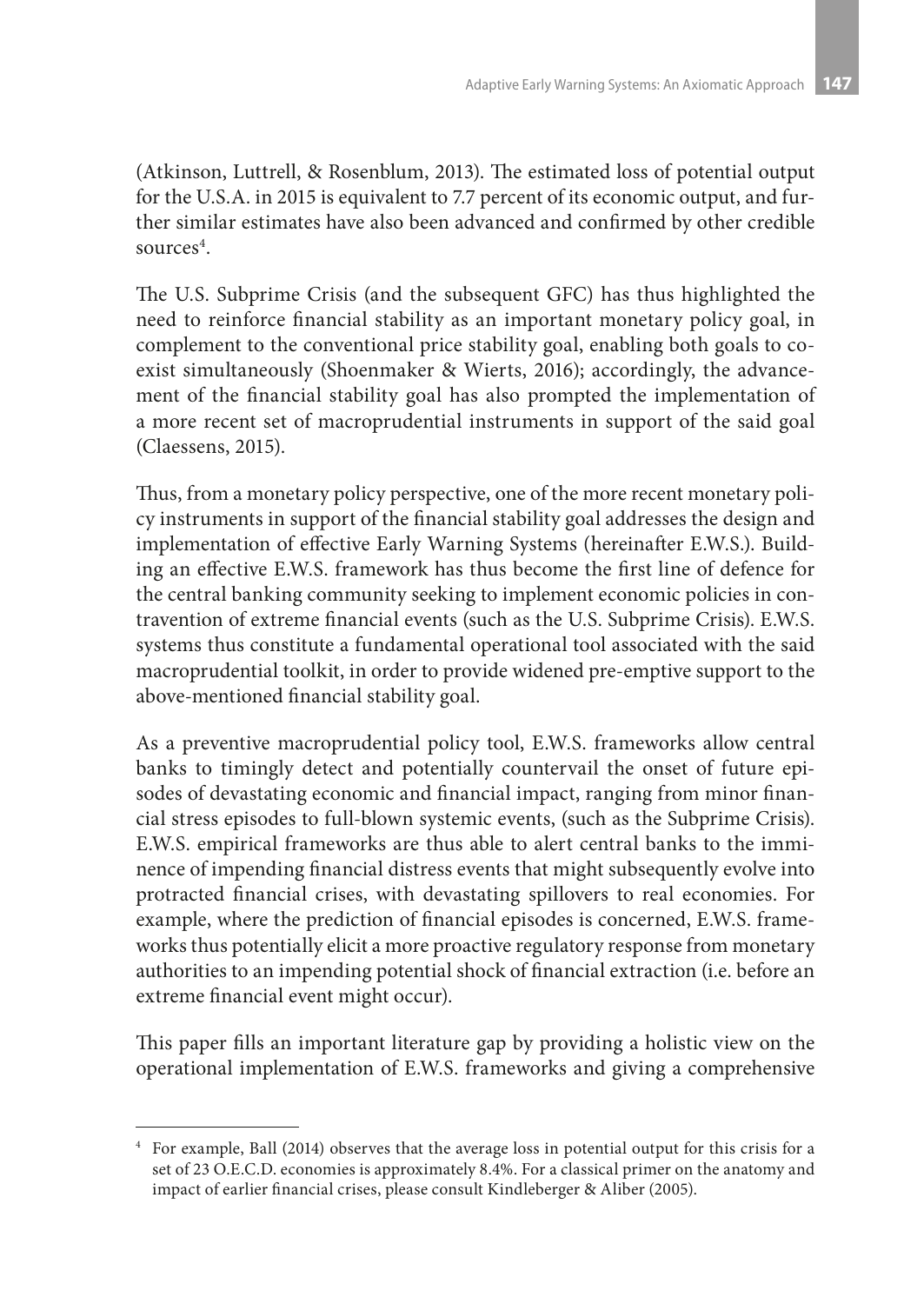interpretation of previous E.W.S.-related literature, which has been typically concerned with advancing a more focused set of state-of-the-art methodologies and datasets that contribute to the design of increasingly more refined (i.e., specialised) E.W.S. detection systems. That is, the main goal here is to provide a more holistic perspective on how E.W.S. frameworks might be generically built and integrated, within a common operational framework that captures the distinctive dimensions of financial crises' detection processes, while also taking into consideration the literature's evolution towards more specialised methodologies and datasets.

The paper is structured as follows: section 2 briefly reviews the main seminal literature associated with the development of E.W.S. systems; section 3 essentially describes the motivation for the implementation of the protocol herein proposed - the Adaptive Early Warning Systems or A.E.W.S. framework, which encompasses multiple dimensions of crisis detection; while section 4 presents the axiomatic approach underlying the A.E.W.S framework, describing a basic axiomatic template, as well as pointing out the potential advantages and disadvantages associated with the A.E.W.S.; section 5 concludes. The A.E.W.S. framework proposed herein is axiomatic in nature in order to be adapted to the wide range of idiosyncratic situations where it might be applicable by the central banking community.

When taking into consideration: (i) the massive financial and economic fallout associated with the latest global systemic event; and (ii) the real economy impact associated with the 'sudden stop' related to the COVID-19 extreme event, it is hoped that the this paper might shed some light and contribute to a more wholesome understanding of the more operational aspects of implementing a more flexible, but holistic approach to the timely detection of both real economy and financial distress episodes, as per the A.E.W.S. protocol herein proposed. This protocol should also be quite useful in all types of economic/financial extreme events.

# **2. A brief literature review: major historical trends within E.W.S. - related research**

The seminal literature on E.W.S. has evolved quite considerably in order to encompass increasingly sophisticated approaches to the prediction of extreme financial episodes (a brief historical review is scrutinised herein).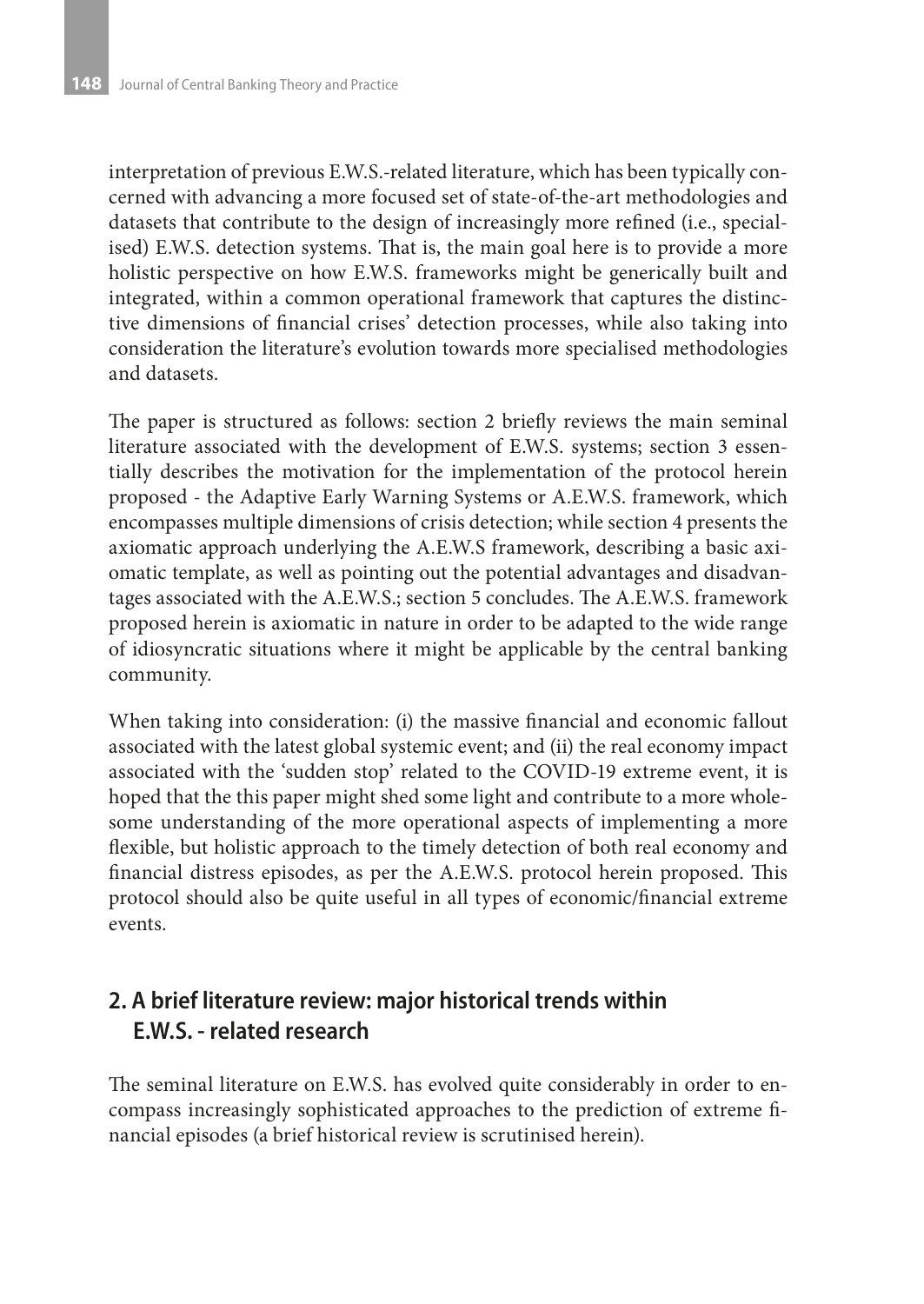Kaminsky, Lizondo, & Reinhart (1998) first introduced the 'signals' approach whereby the imminence of financial distress episodes is foretold by a simple statistical methodology that aptly monitors the performance of multiple economic and financial variables subject to financial stress. Moreover, Kaminsky (1999) and Goldstein, Kaminsky, & Reinhart (2000) expand the 'signals' approach in order to include the scrutiny of both banking and currency crises. In the wake of the U.S. Subprime Crisis, Davis & Karim (2008) aptly expand the EWS framework to the detection of banking crises through the deployment of more evolved econometric approaches; more recently, Sarlin (2013) and Alessi & Detken (2014) discuss the usefulness of policymakers' loss functions to E.W.S., thus narrowing down the debate about the proper design of E.W.S. frameworks around forecasting accuracy. Lastly, and since Kaminsky, Lizondo, & Reinhart (1998) was introduced, multiple authors have expanded E.W.S. frameworks for the central banking community, namely through the development of new methodologies (e.g., Alessi & Detken (2014); Sarlin (2013)); more evolved datasets (e.g., Liu & Moench (2016); Ng (2014)); and/or more updated crisis definitions (e.g., Babecky et al.,2012; Frankel & Saravelos, 2012).

Nevertheless, scant attention has been paid to the more operational aspects of E.W.S., a line of argumentation that is central to the present article, which seeks to propose a more holistic and inclusive perspective on this fundamental operational dimension.

# **3. Need for an integrative approach: the case of A.E.W.S.**

As the previous section clearly illustrates, the evolution of E.W.S.-related literature is essentially characterised by the development of three main pillars of intervention (the E.W.S. dimensions): i) increasingly sophisticated empirical methodologies; ii) more comprehensive and evolving datasets of potential indicators; and, lastly, iii) the use of distinct financial crises definitions in support of different EWS frameworks. All of these dimensions have co-evolved simultaneously within the academic literature, leading to increasingly sophisticated, but often segmented perspectives associated with the design of highly sophisticated crisis detection (or 'signalling') mechanisms.

*Nevertheless, scant attention has been paid to the operational dimension of multilayered E.W.S. testing, which would ultimately serve to efficiently bridge the gap between academic research and policy makers' needs to obtain accurate and prompt information on a real time basis, in order to promote adequate and timely policy making decisions in the context of the pursuit of the financial stability goal.This*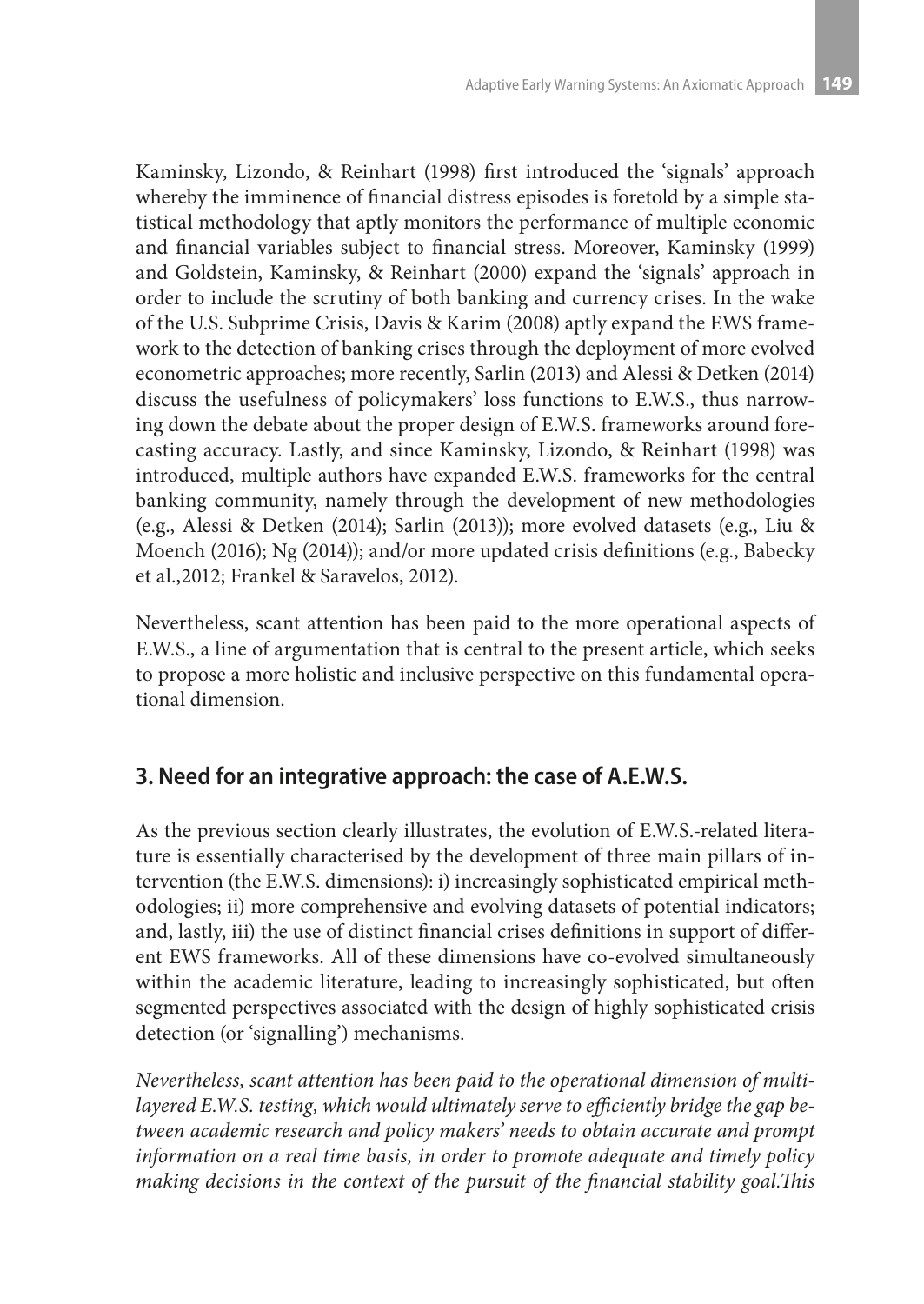*is especially relevant for the central banking community, which needs to address these extreme events both internally and externally (i.e., through the implementation of coordinated efforts)*. Currently, the implementation of existing E.W.S. frameworks is typically achieved through the isolated deployment encompassing a multiplicity of heterogeneous methodologies that might individually shed light on impending episodes, but which do not necessarily facilitate coordination policies at an international level. These coordinated efforts have become increasingly needed given the strong negative impact associated with contagion processes related to real economy contagion processes (such as the present COVID-19 pandemic) and/or financial contagion processes (such as the Great Recession).

The A.E.W.S. protocol integrates otherwise idiosyncratic E.W.S. procedures by pursuing a holistic approach to crisis detection. It does so by implementing a generalised operational framework whereby the application of multiple methodologies (each possessing its own specificities and degree of complexity) might be more easily integrated into a comprehensive and multi-dimensional protocol. It should be further observed that this paper aims to provide a broad operational template, as per the operational protocol suggested herein , using a multi-layered approach consisting of several layers of testing, which can be applied either simultaneously or sequencially.

Lastly, there is a significant need for an 'adaptive' E.W.S. protocol, insofar as the early detection of crisis episodes (whether stemming from the real side or the financial side of the economy) has become increasingly relevant in the context of the presence of severe national and/or international financial contagion processes that quite instantaneously facilitate the propagation of crisis transmission mechanisms to a global scale. To the best of our knowledge, this article constitutes the first such attempt in relation to this fundamental operational perspective, and the inclusion and relative importance of each specific methodology to a given central bank's toolkit is to be further calibrated, thus meriting further research.

# **4. Adaptive Early Warning Systems (A.E.W.S.) framework: an axiomatic approach**

The present section proposes a novel approach by focusing on the design and implementation of an axiomatic operational EWS protocol – the Adaptive Early Warning Systems (A.E.W.S.) framework – which is specifically targeted to the central banking community. The proposed protocol is adaptive to the use of multiple methodologies, datasets, and/or crises definitions, and historic episodes,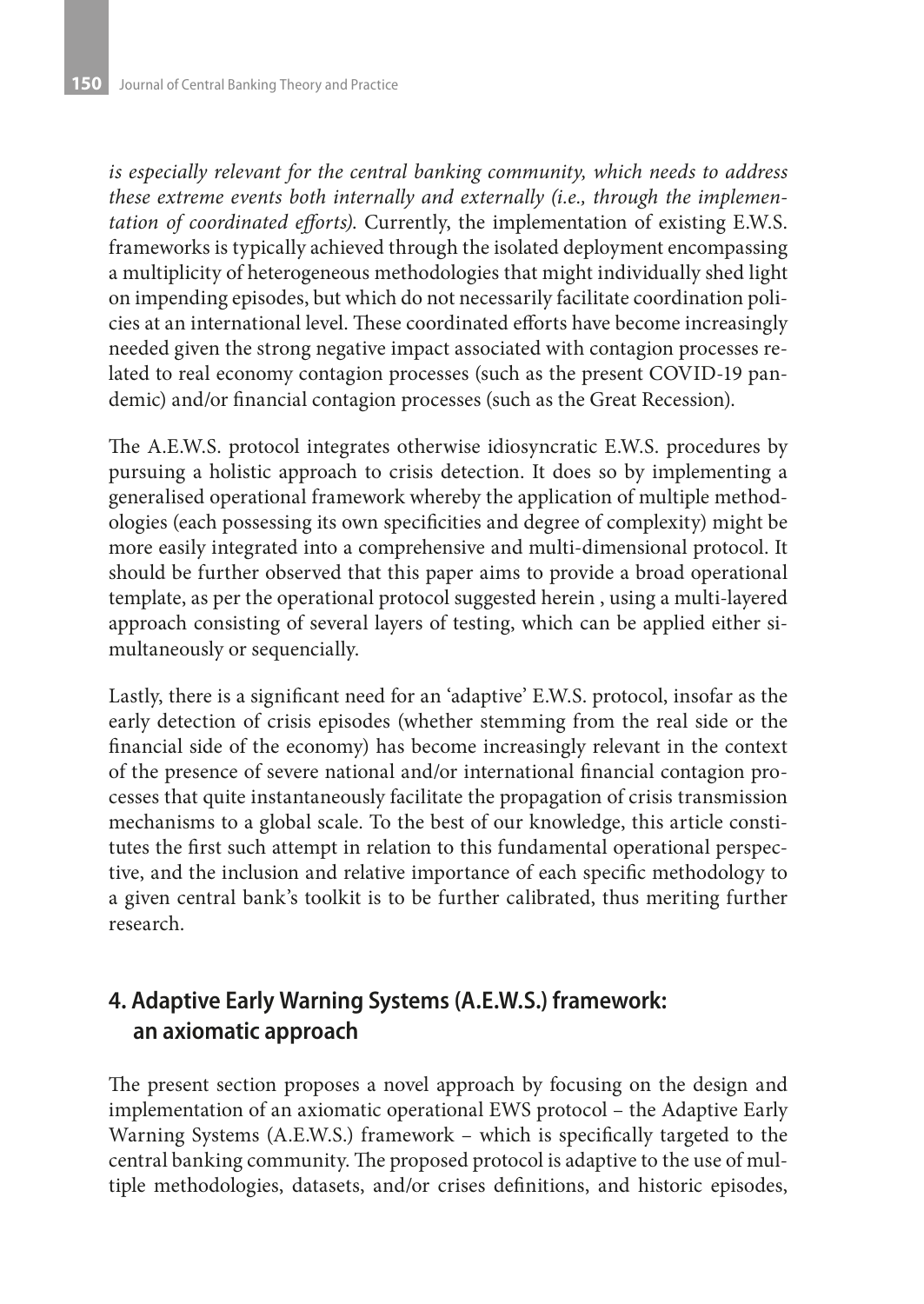and, ultimately, to multiple forecasting purposes, using a simultaneous or a sequential approach to crisis detection.

The Adaptive Early Warning Systems (A.E.W.S.) constitutes a central banking protocol intended to bridge the gap between the surveillance of impending financial distress episodes and the corresponding pursuit of appropriate policy making decisions implemented in contravention thereof. The said protocol is thus especially relevant in the context of the 'signalling' processes associated with the detection of financial crises whereby the design and implementation of appropriate crisis detection mechanisms might contribute to the timely pursuit of fundamented policy making decisions in the context of a multi-staged approach to crisis detection.

### **4.1. An axiomatic approach to A.E.W.S.**

The A.E.W.S. rests on the following set of axiomatic principles to crisis detection, which will be hereinafter described and commented.

*Axiom One (classification principle)* - Economic crises may be broadly classified as financial crisis (e.g. banking, credit or sovereign debt crisis); or as real economy crises (e.g. negative productivity shocks).

This axiom (Figure 1) is fundamental in order to match specific E.W.S. methodologies to either one of the two broad types of crises, insofar as E.W.S. mechanisms might be sensitive to the idiosyncratic characteristics of a specific shock episode. Moreover, the pursuit of adequate regulatory countervailing responses is also critically dependent on the adequate and prompt detection of the proper source (i.e. the origin) of a given crisis episode. By focusing crisis detection mechanims on the specificities of underlying episodes, A.E.W.S. might yield more accurate and timely findings, which might subsequently be efficiently used within a policy making context.

*Axiom Two (matching/adequacy principle)* - Financial episodes prompt the use of financial indicators, whereas real economy crises prompt the use of real economy indicators in order to minimise the time length associated with crisis detection processes.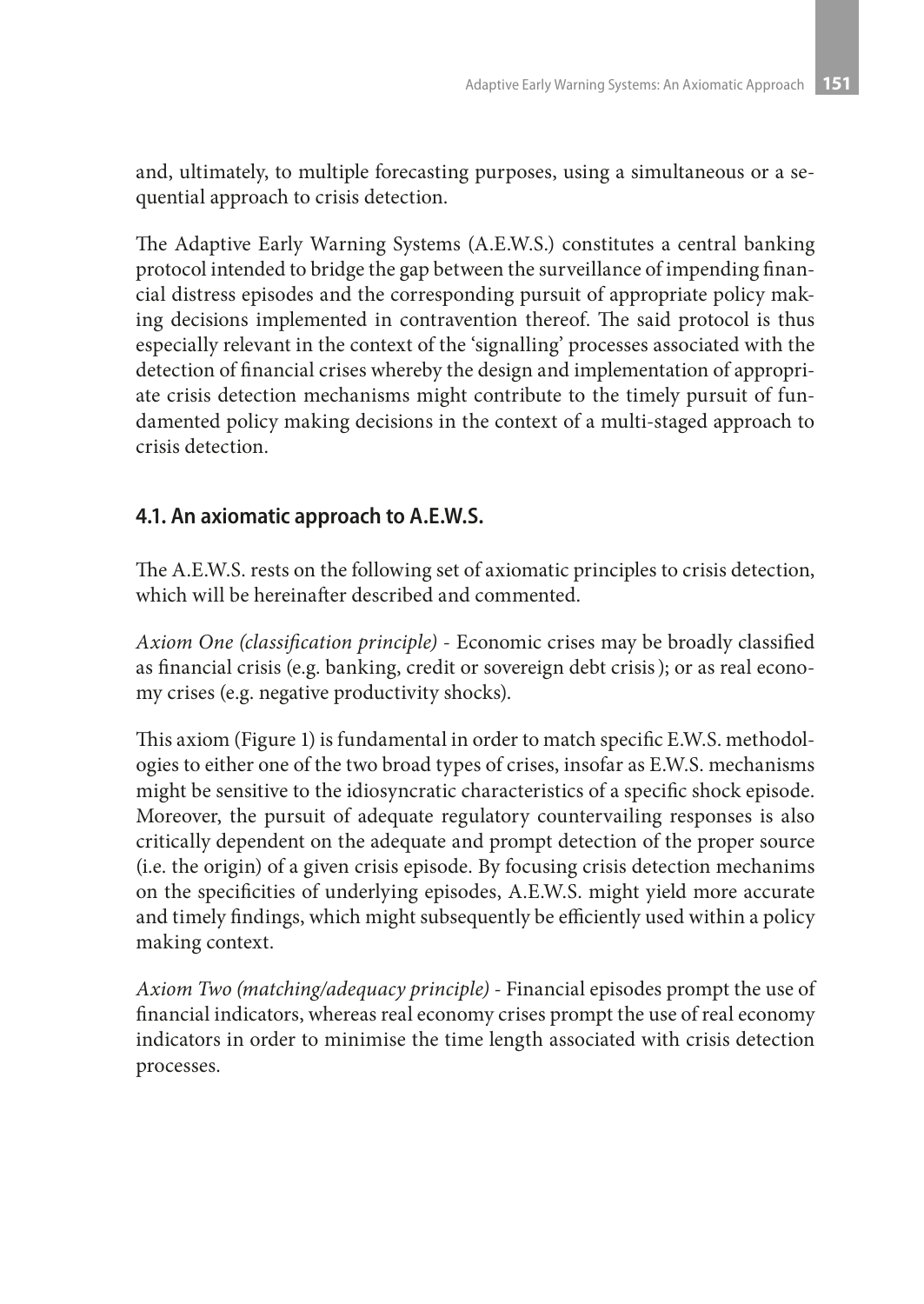#### **Figure 1: Axioms One and Two**



Source: Author's design

This axiom (Figure 1) is justified by the fact that impending financial crises prompt the need to use financial data closely related to the source of origin of the episode under scrutiny. Analagously, real economy crises prompt the use of real economy data in order to address the focal stress point of the underlying real economy shock. For example, *efficiency optimisation (e.g., the quality of emitted 'signals') associated with the early detection of financial distress episodes in light of the subsequent pursuit of policy actions is critically dependent on the minimisation of the time lag between the initial shock and the crisis detection moment*. Accordingly, using financial indicators to detect the onset of financial episodes minimises the *time lag* associated with the financial crisis detection process; whereas the use of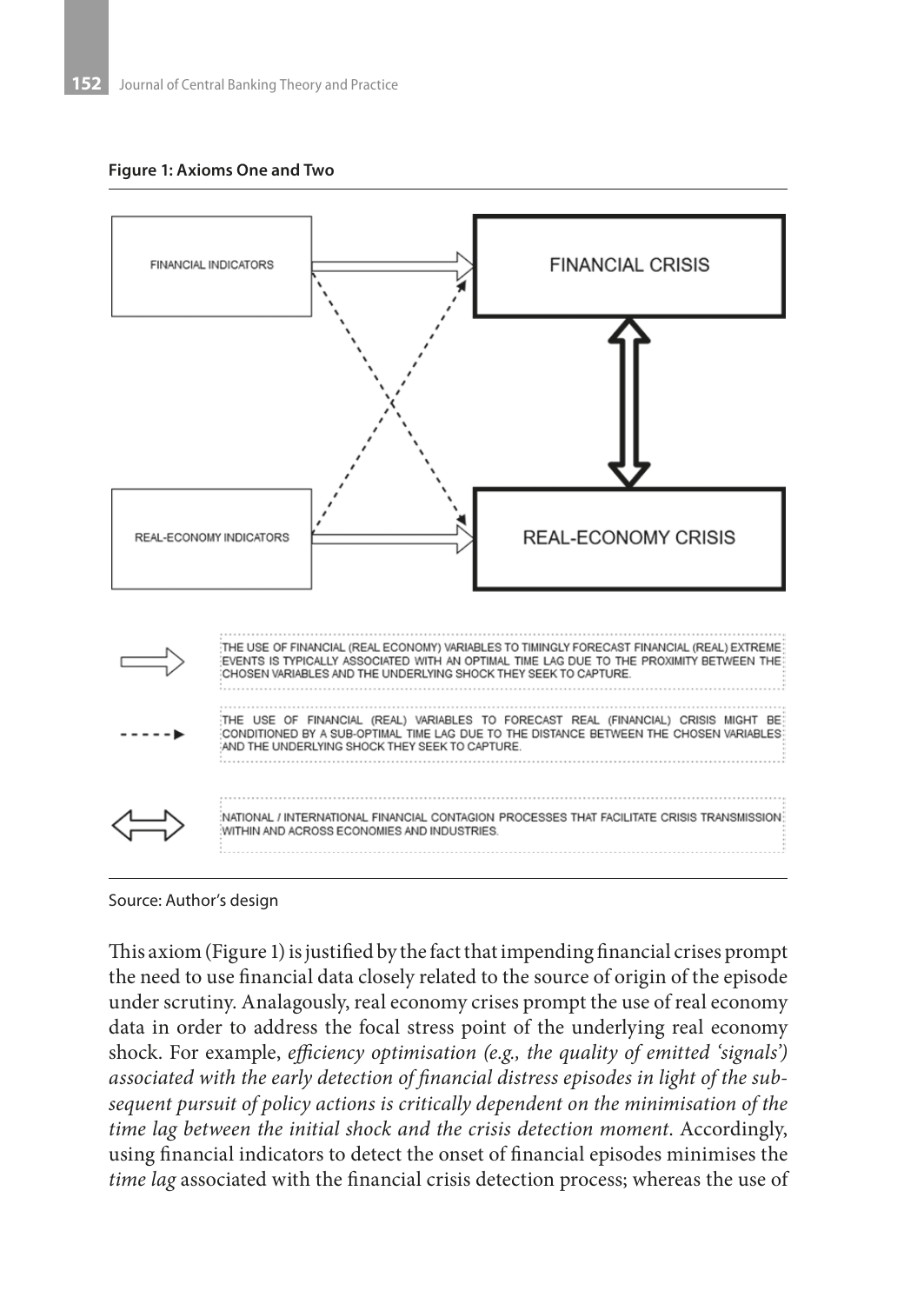real economy data in the detection of financial crises might present a longer time lag due to the greater 'distance' (i.e., the *time lag*) between the financial episode scrutiny and the variable set used to detect the episode. In this specific case, real economy variables might only be impacted once contagion processes set in, and policy makers' ability to significantly minimise the propagation of the said shock is greatly compromised. That is, the longer the 'distance' between the source of a given shock and the segment to which a given variable being scrutinised belongs to, the longer the corresponding *time lag* in detecting the underlying episode for EWS purposes, which ultimately decreases crisis detection efficiency, thus further inhibiting policy makers' countervailing policy actions.

By properly calibrating A.E.W.S., regulatory authorities should be in a position to strongly enhance the efficiency of crisis detection processes by efficienly matching the variable dataset to the source of the crisis episode<sup>5</sup>.

*Axiom Three (contagion principle)* - Financial crises occur within specific segments of globalized financial markets, and the propagation of the negative shock occurs through national and international financial contagion processes simultaneously to both financial markets and real economies. Reciprocally, real economy crises originate in specific sections of the real economy6 and typically propagate simultaneously to both globalised real economies and to financial markets.

This axiom (Figure 2) is fundamental in the assessment of the sequenced transmission (through idiosyncratic transmission channels) of the negative financial shock asociated with financial/real contagion processes, which tipically amplify and propagate the initial shock. The need to countervail the initial shock as early as possible further prompts the use of the most adequate detection instruments in order to implement timely policy making decisions, as a response to specific types of shocks, taking into account the underlying shock source. This is especially relevant in the context of the diffusion/propagation of the initial shock (first round effect), which can gain momentum (through second of higher round effects), thus inhibiting policy makers ability to efficiently countervail responses to the initial episode,once financial/real contagion spreads the initial shock to the other parts of the macroeconomic/financial system.

<sup>&</sup>lt;sup>5</sup> Furthermore, previous crisis episode responses might be used by central banks as a benchmark for responses to future episodes.

<sup>6</sup> In 'sudden stop' episodes (such as the present COVID-19 extreme event), real economy crises can stop/slow down a given economy temporarily, originating massive losses in GDP terms.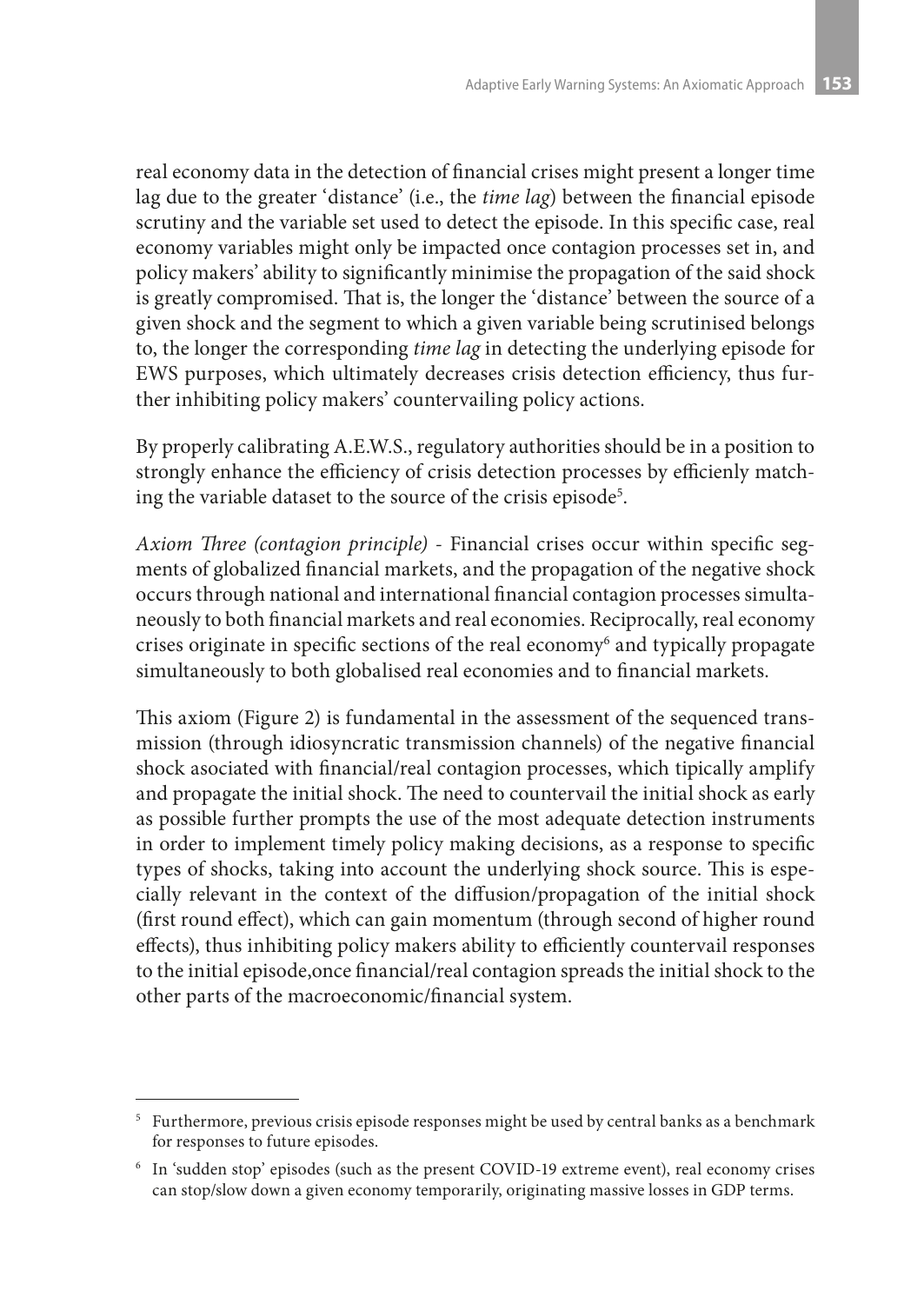



Source: Author's design Source: Author's design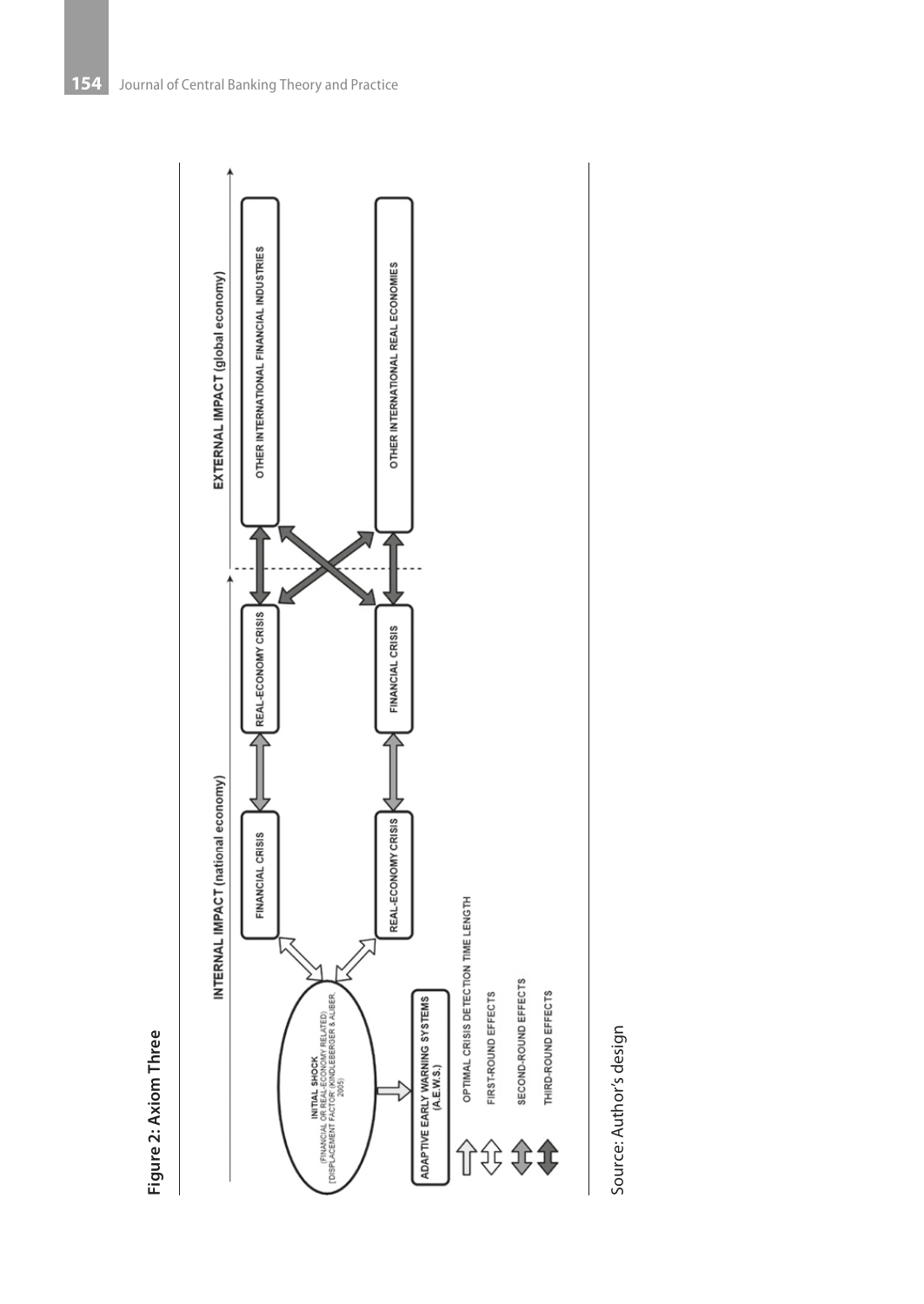By design, and if properly used, well-articulated A.E.W.S. systems should be able to track financial episodes<sup>7</sup> before financial contagion occurs, thus prompting regulatory action before the initial financial episode escalates to more severe states. Central banks might then promote adequate contagion deterrance in the early stages of crisis detection through adequately implemented and well-integrated A.E.W.S. frameworks.

Axiom Four (holism principle) – Financial episodes<sup>8</sup> might be more adequately monitored across a spectrum of juxtaposed detection procedures in multiple segments of the financial or real economy markets, in order to accurately detect the onset of financial/real crisis episodes.

This axiom observes that crisis episodes might be more adequately foretold when crisis mechanisms are holistically implemented across several segments of the financial markets or real economies, in order to either detect a given episode's initial shock or the propagation thereof to other segments of the financial markets or to real economies. Should an initial shock and/or a first round effect not be properly detected, a holistic approach might be more successful in detecting a potential shock episode. This juxtaposition is especially relevant once financial contagion propagates from the initial shock in a given segment to other segments of the financial markets or to the real economy.

A*xiom Five (multi-layered principle) –* Financial episodes<sup>9</sup> might be more adequately foretold using a multi-layered design mechanism to crisis detection, by implementing a simultaneously or a sequencial detection process.

This axiom stipulates that financial crisis detection mechanisms might be applied in a hierarchical procedure, in a simultaneous or sequential mode (or both, considering the use of multiple methodologies within the same protocol), in order to compensate for potential detection errors in relation to any single detection methodology. A multi-layered procedure should provide more accurate informational content than a single application of crisis detection mechanisms. Furthermore, and taking into consideration the interconnectedness among distinct segments of the financial markets, some degree of slightly overlapping A.E.W.S. procedures might be admissable in order to overcome the sensitivity of the A.E.W.S.

<sup>7</sup> A similar reasoning is applicable to real economy crises.

<sup>8</sup> Ibid.

<sup>9</sup> Ibid.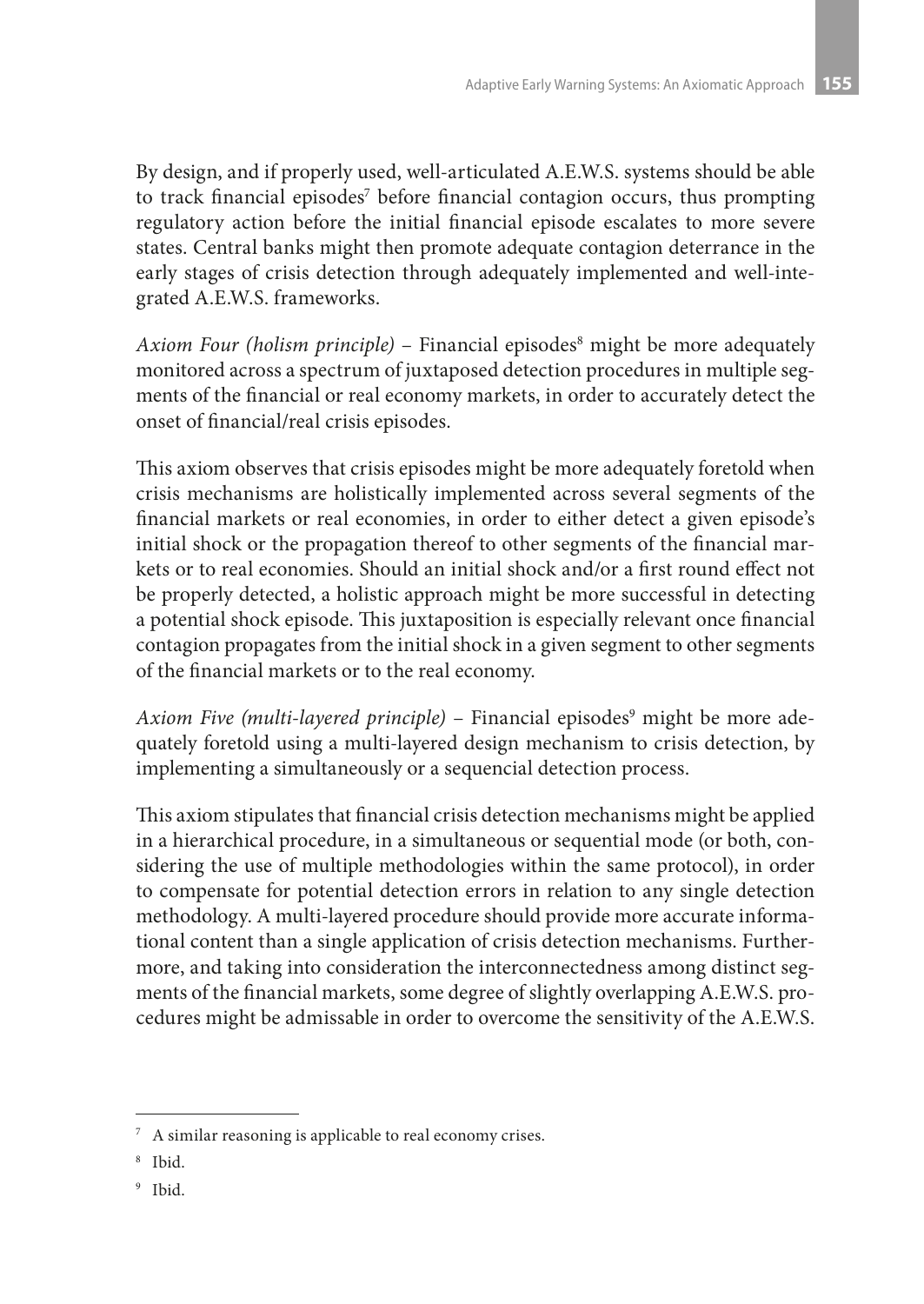forecasting procedures to the Heisenberg uncertainty principle, when the said principle is applied to financial/real shock measurement<sup>10</sup>.

### **4.2. The A.E.W.S.: a basic axiomatic template**

In light of the overall evolution of the Early Warning Systems literature, the proposed protocol is essentially concerned with defining a comprehensive, yet pragmatical approach to crisis detection, thus allowing policy makers to pursue a specific set of policy making decisions in the context of fundamented decision making processes. The proposed A.E.W.S. framework constitutes a multi-stage approach to implementing a comprehensive and inclusive crisis detection framework.

It should be observed that A.E.W.S. might be viewed as an extension of E.W.S. systems. While E.W.S. systems are essentially concerned with a given process of crisis detection (e.g., 'crisis signalling') on an ad-hoc basis, using a specific methodology and dataset, and a corresponding crisis definition, the A.E.W.S. framework extends this reasoning by proposing a bespoke protocol – to be tailored to the specific regulatory needs associated with a given economy and central banking practices - that might encompass the use of multiple methodologies and multiple datasets, within a multi-layered approach, and with different detection goals in mind. These methodologies are to be deployed in order to capture the different stages of a given dynamic and evolving financial distress episode; moreover, these methodologies' implementation can be either simultaneous or sequential to a given financial distress episode. Figure 3 below describes the basic tenets associated with a A.E.W.S. template to implementing a functional, yet comprehensive, operational multi-step approach to crisis detection<sup>11</sup>.

First, the pre-testing stage ('Step One') essentially comprises the application of easy-to-deploy empirical methodologies that might be useful in the early stages of crisis detection processes. The corresponding methodologies can be applied on a real time basis, and/or as a preliminary approach to applying a more sophisticated set of general testing procedures, and/or to more targeted testing procedures.

<sup>&</sup>lt;sup>10</sup> That is, there is a trade-off between the speed of the financial/real shock and the need to pinpoint with some degree of accuracy where the focal stress points associated with the initial shock are located in a specific point in time, as this information is fundamental to the implementation of appropriate countervailing policies by the regulatory community.

<sup>&</sup>lt;sup>11</sup> A similar approach can be undertaken for real economy crises, with slight changes to the type of data used. In real economy crises (such as the present COVID-a9 pandemic), data should revolve around real economy data.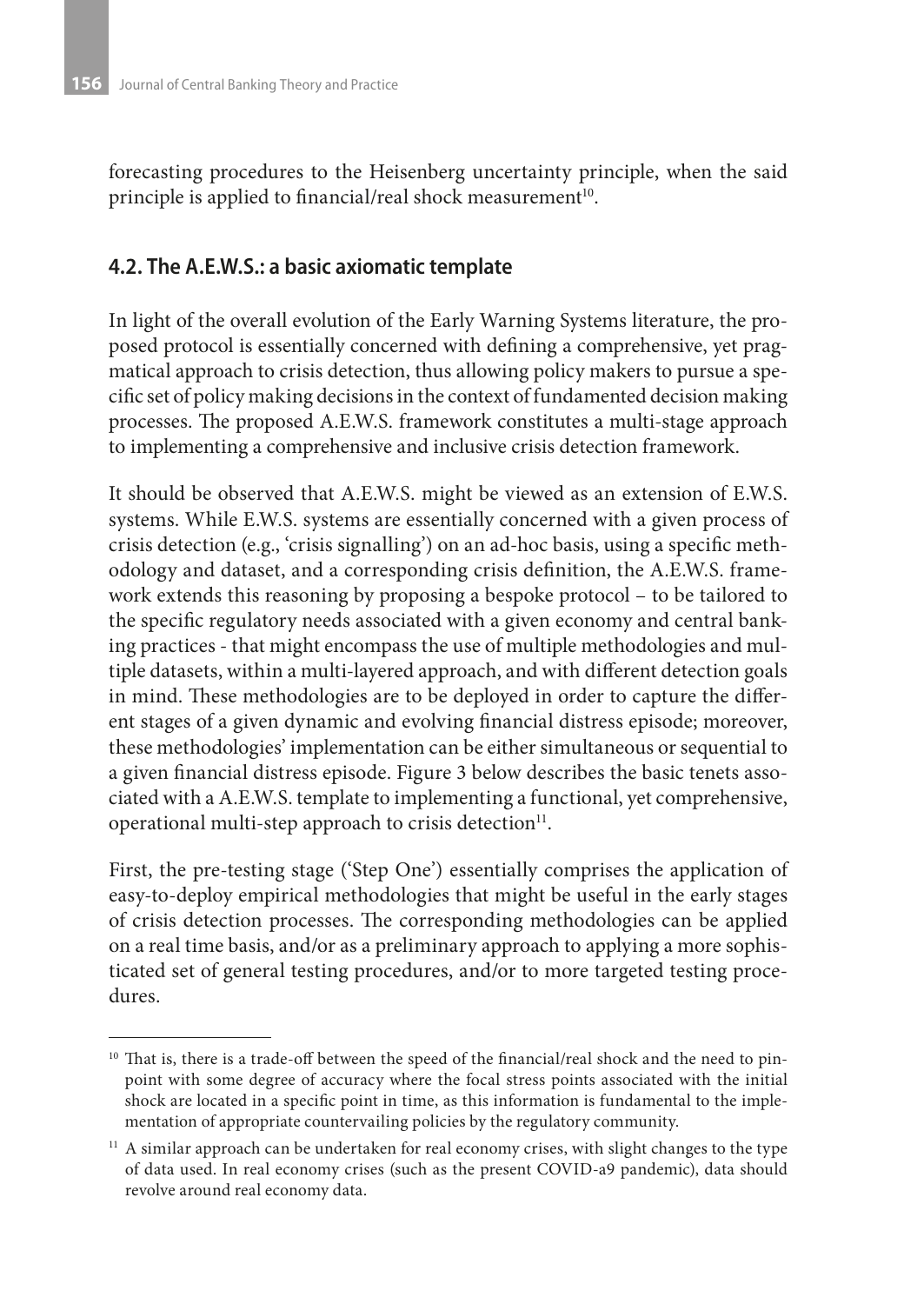Figure 3: The Adaptive Early Warning Systems (A.E.W.S.) framework – an axiomatic design: the specific case for the detection of financial episodes **Figure 3: The Adaptive Early Warning Systems (A.E.W.S.) framework – an axiomatic design: the specific case for the detection of financial episodes**

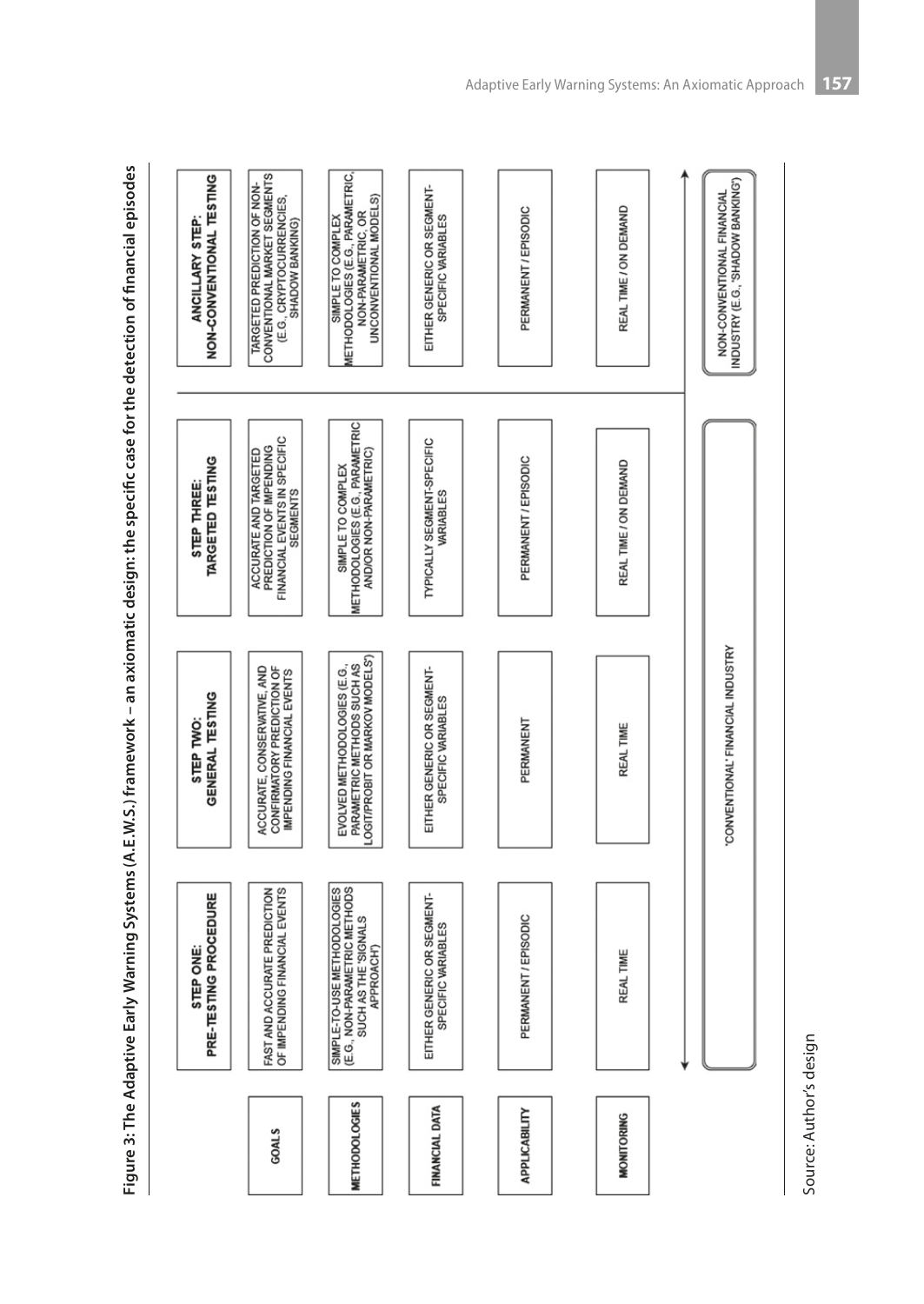The main specific goal of the pre-testing procedure<sup>12</sup> is to allow for the expeditious deployment of non-parametric approaches that might promptly detect the issuance of early 'signals'; while duly maintaining the separation of the 'signals' emission process from the subsequent policy decision analysis stage, in order to subsequently deploy more advanced and confirmed methodologies. The main overall goal associated with this stage is to forecast potential impending crises through 'signal' issuance before the said financial distress episodes escalate into more damaging and impactful crises, through expressive national/international financial contagion processes. Pre-testing procedures can also be applied simultaneously with other more advanced forecasting procedures. This would enable policy makers to obtain very timely information so as to allow them to obtain further 'signal' clarification/confirmation through more sophisticated procedures (to be implemented through general or targeted testing procedures) prior to the onset of any financial episode, thus preparing well in advance any policy intervention.

Second, the general testing procedures ('Step Two') would typically involve the use of more complex and technically cumbersome methodologies that require a more sophisticated approach to crisis detection. In relation to pre-testing procedures, general testing procedures should help validate (or disprove) the 'signals' emanating from pre-testing procedures, using more established crisis detection methodologies. There is nevertheless a trade-off between the need for testing accuracy and the time length necessary to fully confirm the onset and diffusion of a financial distress episode. The complementary use of both pre-testing and general testing procedures would allow for a more accurate, comprehensive and reliable overall detection of financial distress episodes, all the while reconciling mutually exclusive methodologies into a single forecasting A.E.W.S. platform.

Third, the targeted testing procedures ('Step Three') would be quite useful in specific segments of the financial markets, where certain variables might be important to gauge. For example, nascent, relatively small, opaque, and 'thin' financial market segments might present some additional regulatory issues, insofar as these segments might be in formation. Accordingly, any negative shock might impact liquidity in these specific segments, which might further leverage losses through temporary, but volatile 'fire sale' prices (Brunnermeier & Pedersen, 2009). These segments should be more responsive to targeted testing, using a specific type of methodologies and/or specific datasets destined to capture these market idiosyncracies. Nevertheless, targeted testing might also encompass the critical analysis of mature markets through the use of state-of-the-art localised methodologies

<sup>&</sup>lt;sup>12</sup> Assuming minimum forecasting errors.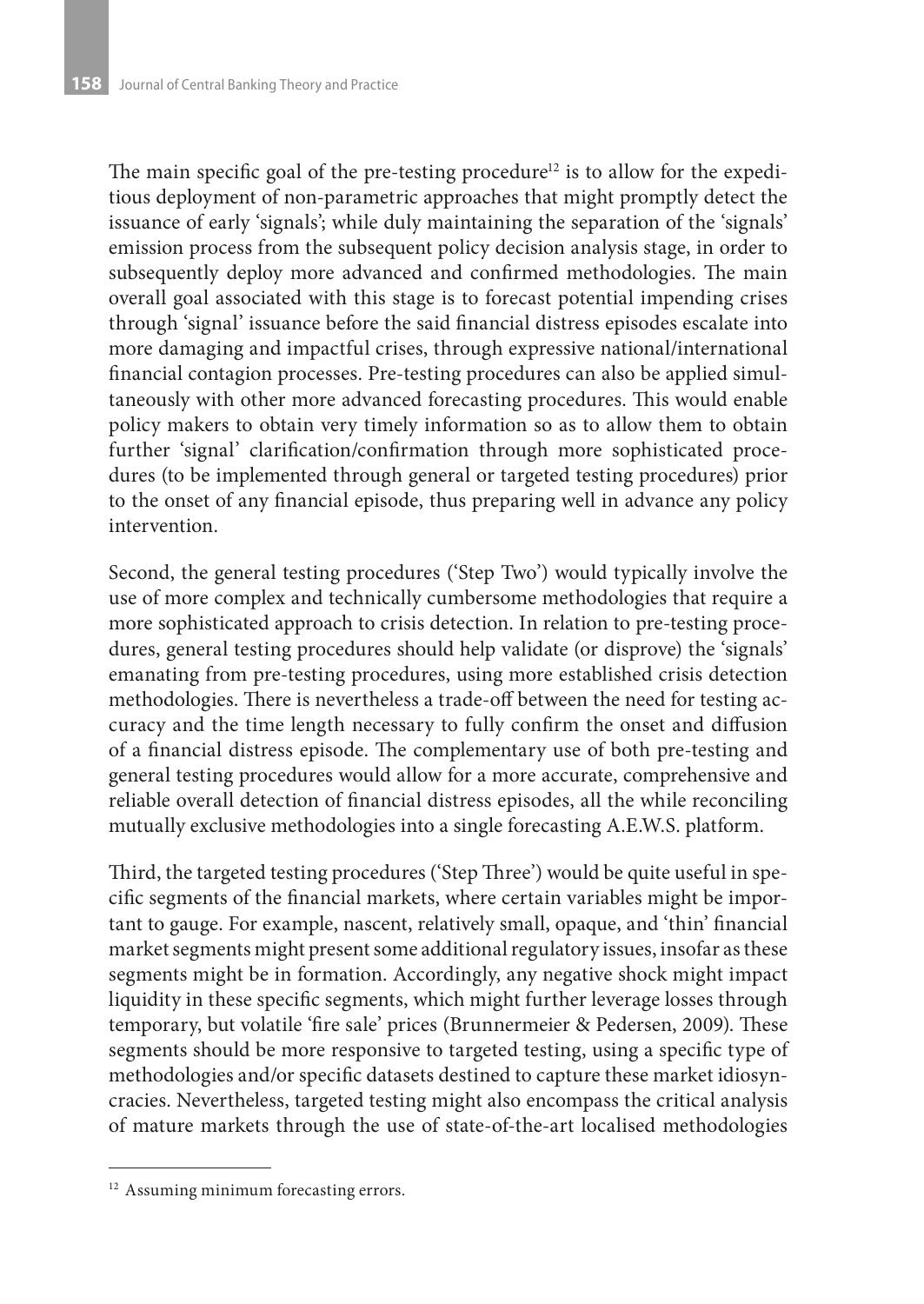applicable to the said specific segments (the market for credit default swaps might constitute an important example).

Fourth, non-conventional testing procedures ('Step Four') should be deployed in non-conventional segments of the financial industry, where the inexistence of a clear-cut regulatory responsibility might ultimately require the application of state-of-the-art empirical methodologies, in light of these segments' novel importance to monetary policy setting. Two cases in point are related to the monitoring of the shadow banking industry and to the cryptocurrencies segment of the financial markets. In these markets, technological and financial innovation processes intersect, notwithstanding the uncertainty surrounding the regulatory perimenter. Given the existence of a potential regulatory gap in these segments of the financial markets, monetary regulators are becoming increasingly aware of the potential spillovers to systemic risk accruing from these markets. Under the A.E.W.S multi-layered framework, the adequate monitoring of these market activities is more facilitated, therefore enabling policy makers to pursue more fundamented policy decisions, by articulating these forecasts with those associated with conventional A.E.W.S. testing.

### **4.3. The advantages and disadvantages of the A.E.W.S. framework**

The A.E.W.S. proposed herein has essentially six major operational advantages. First, this simple but comprehensive macroprudential protocol essentially bridges the potential communications gap between central banking research and macroprudential units and the corresponding policy makers during times of crisis, by introducing several comprehensive and inclusive layers of EWS testing, namely: i) pre-testing procedures; ii) general testing; iii) targeted testing; and iv) nonconventional testing. Each of these layers serves a specific purpose in the policy maker's regulatory agenda. From an operational standpoint these layers might encompass multiple empirical methodologies, corresponding data, as well as heterogeneous crisis definitions and corresponding historical episodes.

Second, the implementation of the A.E.W.S. framework (as a more comprehensive/holistic approach to crisis detection) might be ultimately useful in international cooperation associated with the forecasting of subsequent extreme financial episodes, where standardization pertaining to crisis detection mechanisms might be required. For example, this is the case involving central banking cooperation prior to the occurrence of extreme financial events, where standardization of crisis detection processes might be quite useful in order to facilitate regulatory communications involving multiple central banks in distinct geographical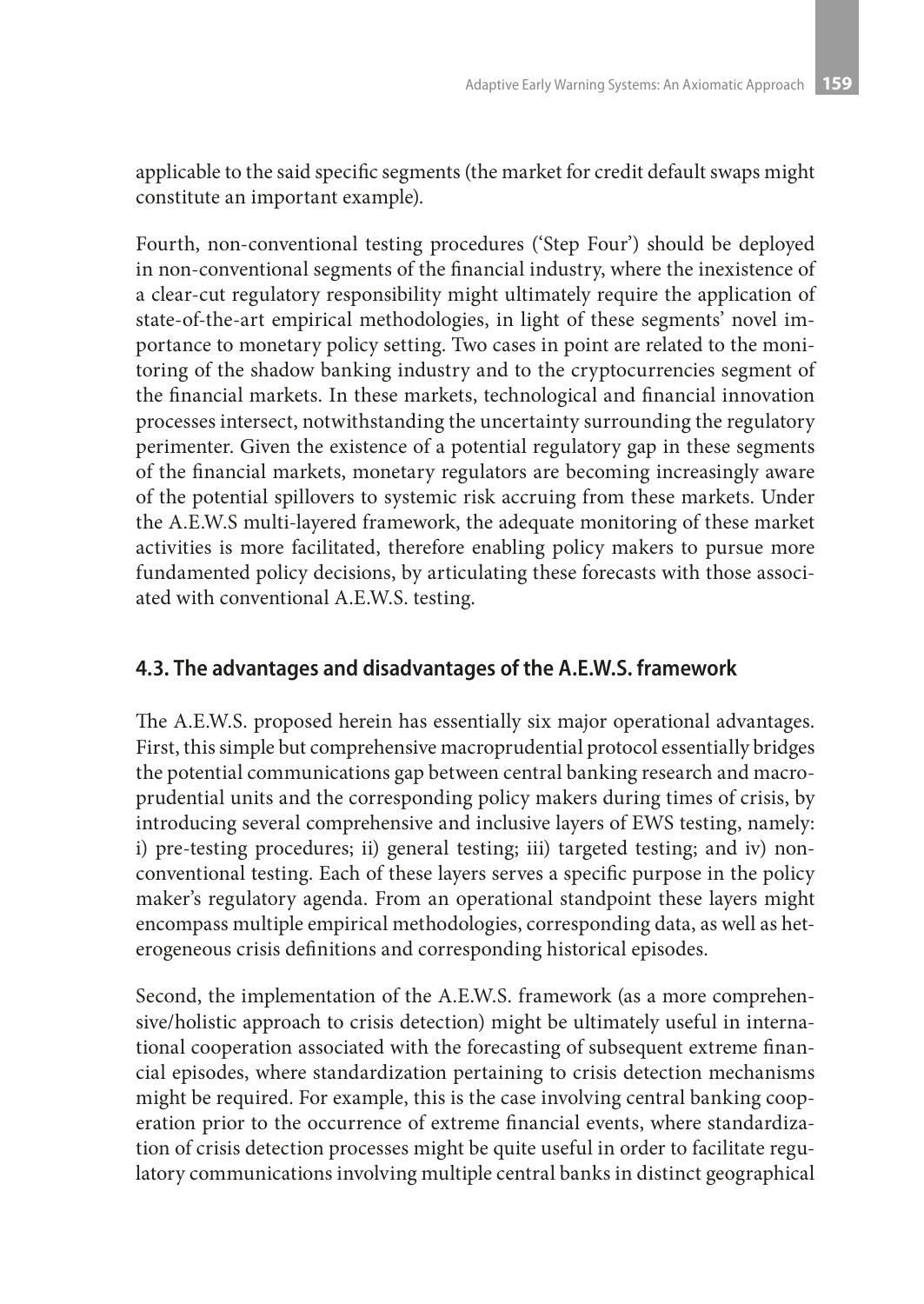locations. The corresponding decision making and policy implementation across the global central banking community, prior to, or even during financial crises episodes might be more facilitated. As the first and second advantages point to, the implementation of a holistic approach to international crisis detection (e.g., through the adequate implementation of A.E.W.S.) should bring about two major advantages to crisis detection procedures: i) internal (increasing the efficiency of inter-departmental cohesiveness within a given central bank); and ii) external (implementing a joint international regulatory policy intervention across central banks, before and throughout the occurrence of an extreme financial episode).

Third, the adoption of a holistic approach to crisis detection might contribute to a more thorough and informed policy decision implementation process during financial distress episodes, specially when the timing of policy making decisions constitutes a decisive factor in countervailing the potential negative impact of financial distress episodes that can easily evolve into systemic crises of expressive magnitude. In these circumstances, time does becomes a critical component in the effectiveness of monetary policy actions in contravention of impending financial episodes. By encompassing a wide range of empirical methodologies of varying degree of sophistication, which can be applied simultaneously or sequencially, the A.E.W.S. can provide policy makers with a balanced and timely informational toolkit that would allow the pursuit of appropriate policy actions (duly calibrated according to the severity of the financial distress episode under scrutiny), to the benefit of monetary policy effectiveness and speed of action. Fourth, thorough the balanced application of the collective set of heterogeneous testing procedures, the A.E.W.S. protocol might encompass and accommodate a wide range of heterogeneous empirical methodologies, ranging from consensual easyto-deploy methodologies to more advanced and cumbersome time-consuming methodologies; while taking into careful consideration both conservative as well as state-of-the-art empirical methodologies advanced by the relevant academic literature. Fifth, the implementation of the A.E.W.S. operational protocol also contemplates the possibility of implementing both targeted and non-conventional testing procedures. The former contemplates the monitoring of highly regulated segments of the financial markets; whereas the latter might encompass, for example, the non-conventional shadow financial industry, or the cryptocurrencies markets, thus fully expanding central banks' regulatory perimeter, where crisis detection processes are concerned. Sixth, A.E.W.S. facilitates communicaions with outside (i.e. partisan) parties, further increasing the quality of the dialogue between the central banking community and civilian oversight agencies.

Where the disadvantages of the A.E.W.S. framework are concerned, there are three major drawbacks. First, the A.E.W.S. protocol remains untested. Second,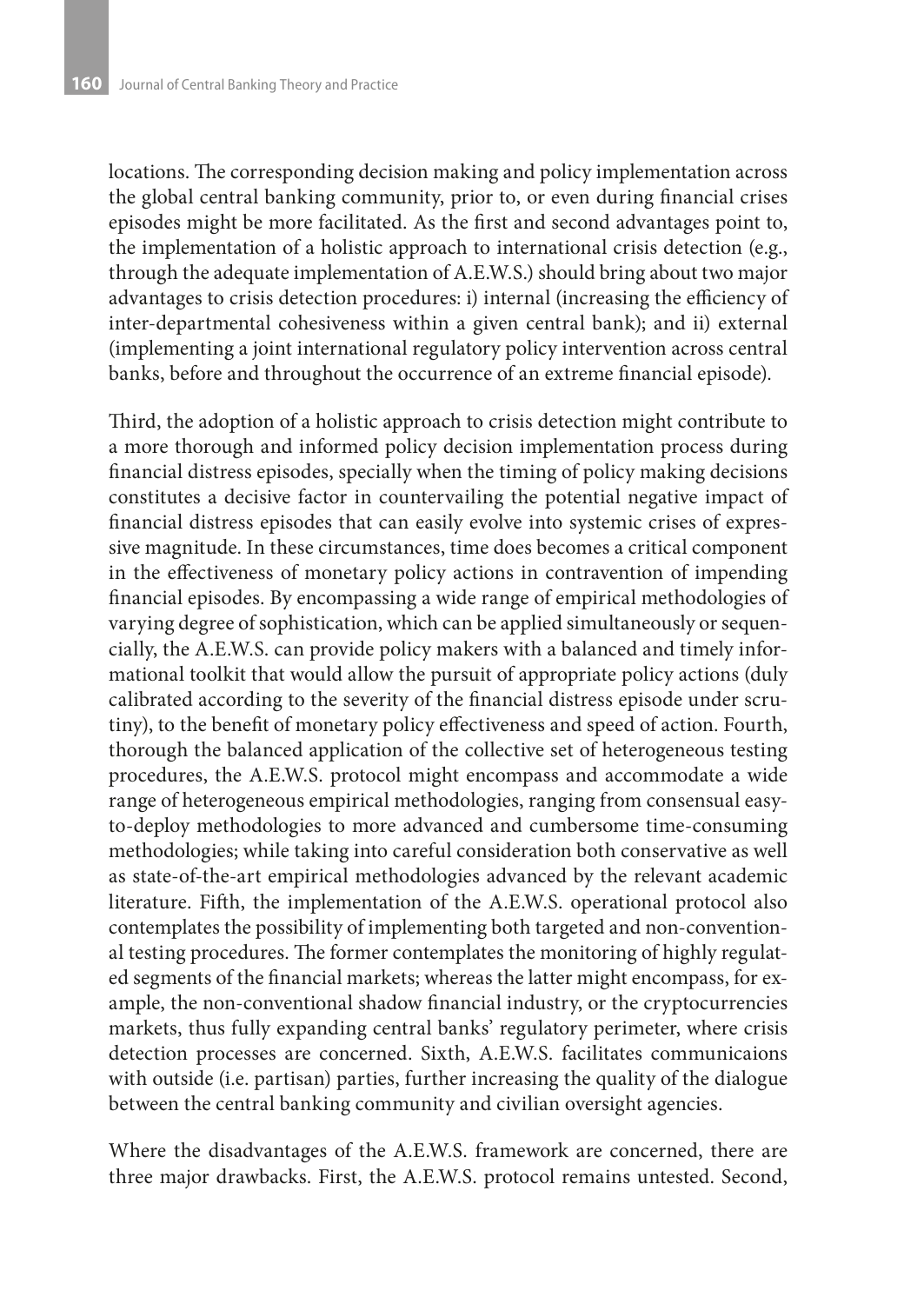the adequate implementation of the A.E.W.S. framework is critically dependent on a steep learning curve that seeks to integrate multiple proven and state-ofthe-art methodologies and datasets, and the proper calibration of the A.E.W.S. platform nevertheless constitutes a cumbersome time-consuming process. Third, and where the adequate policy-mix of methodologies/datasets is concerned, the weights being assigned to the relative importance of each A.E.W.S. component also has to be properly calibrated against the backdrop of previous historical extreme financial events, notwithstanding the protocol's forward-looking guidance stance. Notwithstanding, it is hoped that the merits herein previously described might outweigh these three disadvantages, in order for the A.E.W.S. protocol to create a value-added forecasting performance to the macroprudential toolkit.

# **5. Conclusion**

The Global Financial Crisis of 2007-2008 constitutes an expressive extreme financial event that has unleashed a significant and devastating spillover to the global economy. In the aftermath of the said event, there has been a renewed interest in the build-up of effective Early Warning Systems (E.W.S.) by the global central banking community. The implementation of these systems should help prevent and/or mitigate the impact brought about by subsequent systemic crises, even including 'sudden stop' episodes such as the recent COVID-19 pandemic. Fortunately, in the aftermath of the Great Recession, the E.W.S. body of research has expanded quite significantly, notwithstanding the fact that the more operational aspects associated with the implementation of these forecasting (i.e. 'signalling') systems has been somewhat overlooked. A similar expansion should occur in relation to the present pandemic, although 'sudden stop' episodes might be more challenging, simply because E.W.S. systems should incorporate more complex risk definitions (such as the risk associated with global health crises and corresponding risk measurement variables). If adequately implemented, A.E.W.S should be more comprehensive in dealing with 'out-of-the-box' risks.

The present article expands this topic in a novel operational dimension by proposing a comprehensive central banking protocol for the early detection of such impactful episodes, the herein proposed Adaptive Early Warning Systems (A.E.W.S.) framework. The A.E.W.S. protocol constitutes a functional, yet comprehensive, operational multi-step approach to crisis detection, which might be easily integrated in existing macroprudential toolkits, to be tailored by a given central bank.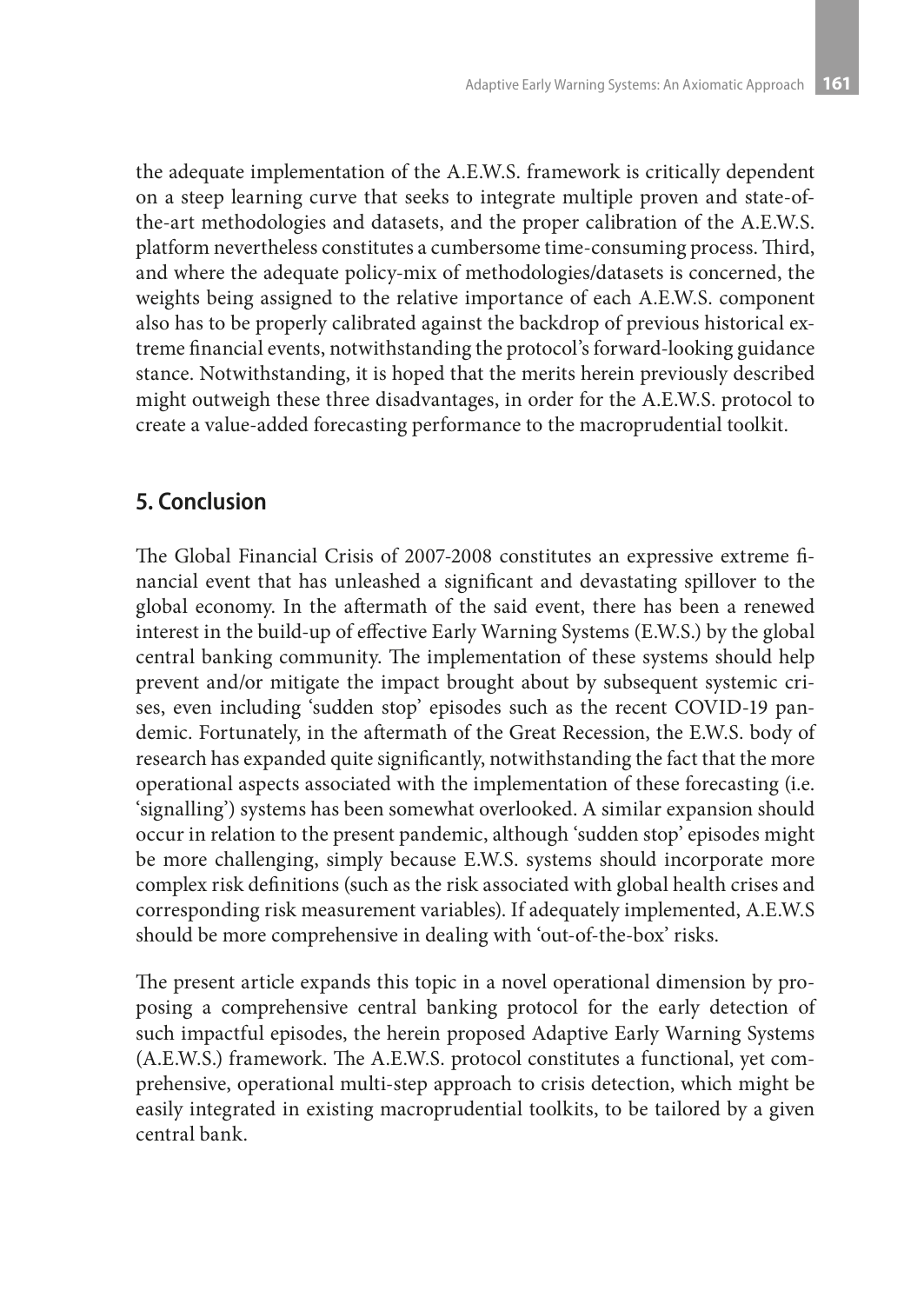The A.E.W.S. protocol thus constitutes an inclusive but open operational framework that might congregate multiple crisis definitions, varied methodologies and datasets, duly targeted to heterogeneous segments of the financial markets (or even real economy markets). The central idea is to build a single unified, yet comprehensive approach to crisis detection whose efficiency might be tested calibrated in future systemic episodes, all the while maintaining the organizational idiosyncracies of each central bank.

The main goals associated with the implementation of this novel protocol are essentially linked to: i) bridging the communications gap between E.W.S. researchers, macroprudential units, and policy-makers' need for reliable information in financial stress periods, in order for the latter to be able to pursue timely economic policies in contravention of the said episodes; and ii) providing a widely accepted protocol of central banking cooperation prior to and during crisis periods, in order to promote more effective global policy coordination at an international level. To the best of our knowledge, this paper constitutes the first such axiomatic approach to address a multi-step operational protocol to crisis detection; as opposed to the present trend in the E.W.S. research literature of segmenting crisis detection techniques and instruments, a trend which might be overwhelming to effective monetary policy formulation, implementation, and cooperation in periods of extreme financial distress.?

On the other hand, the proposed A.E.W.S. framework might be useful in overcoming the Lucas critique, insofar as the protocol might blend multiple methodologies into a single, idiosyncratic, and unified approach that is not easily perceived by financial market agents in search of for-profit replication strategies that might ultimately countervail the pursuit of a more accurate and stern regulatory intervention during the onset or in the aftermath of extreme financial episodes.

Lastly, it is hoped that the A.E.W.S. protocol proposed herein might ultimately enhance the operational consolidation dimension of the macroprudential toolkit and ultimately contribute to: i) timely detection of extreme financial episodes; ii) timely implementation of countervailing regulatory policies in contravention thereof; and iii) averting costly and impactful episodes of severe financial distress events that might ultimately impact the global economy.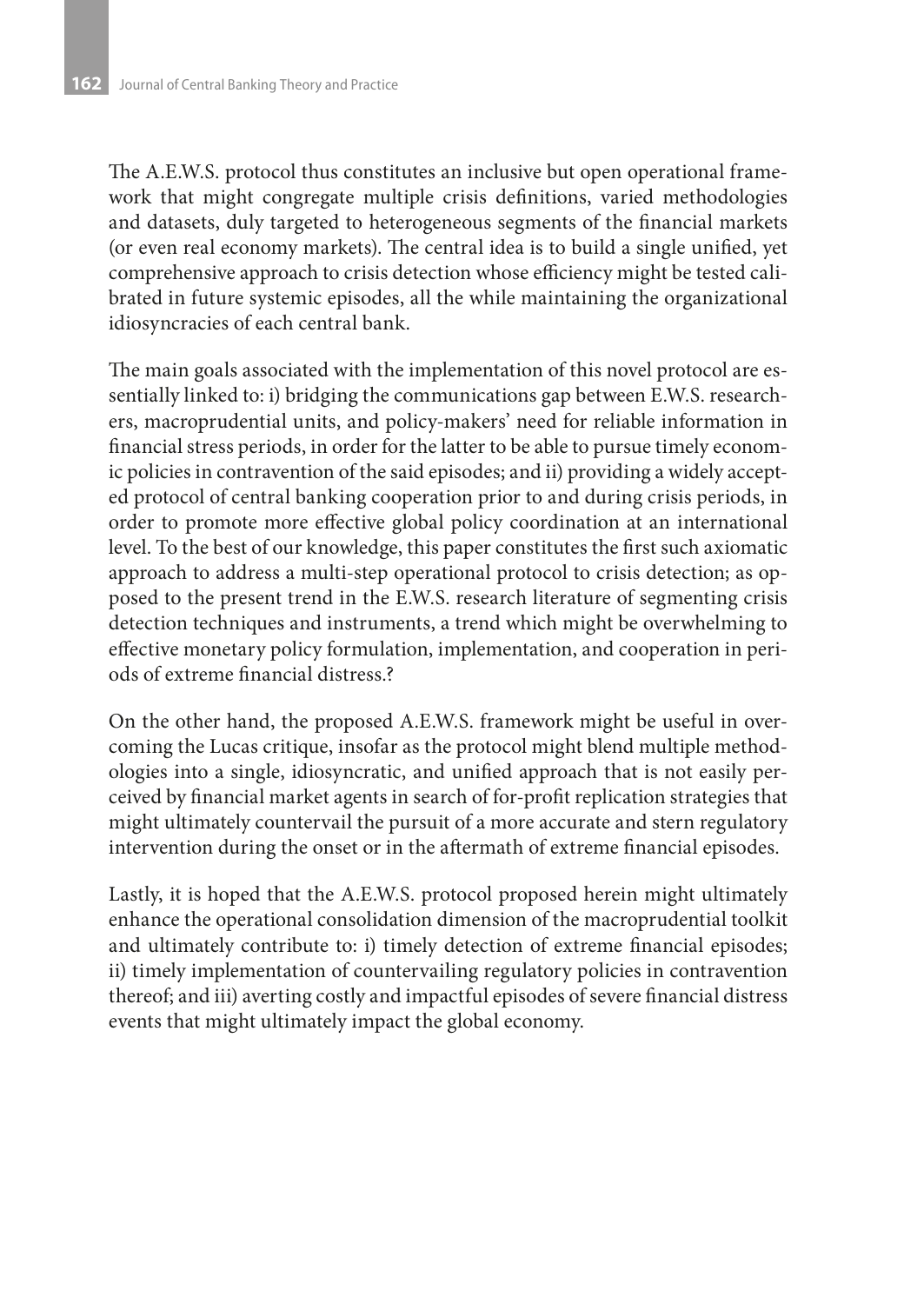### **References**

- 1. Alessi, L., & Detken, C. (2014). On policymakers' loss functions and the evaluation of early warning systems: Comment. *Economics Letters*, 12 4(3), 338-340.
- 2. Atkinson, T, Luttrell, D. & Rosenblum, H. (2013). How bad was it? The costs and consequences of the 2007–09 financial crisis. *Staff Papers*, 20 (July), Federal Reserve Bank of Dallas.
- 3. Asanović, Ž.. (2020). Essay on Finance-Growth Nexus. *Journal of Central Banking Theory and Practice*, 1, 97-109.
- 4. Babecky, J., Havranek, T., Mateju, J., Rusnak, M., Smidkova, K., & Vasicek, B. (2012). Banking, debt, and currency crises: early warning indicators for developed countries. European Central Bank Working Paper No 1485.
- 5. Ball, L.M. (2014). Long-Term Damage from the Great Recession in OECD Countries. National Bureau of Economic Research (N.B.E.R.) Working Paper No. 20185.
- 6. Bhimjee, D.C.P., Ramos, S.B., & Dias, J.G. (2016). Banking industry performance in the wake of the Global Financial Crisis. *International Review of Financial Analysis*, 48, 376-387.
- 7. Brunnermeier, M. & Pedersen, L.H. (2009). Market Liquidity and Funding Liquidity. *Review of Financial Studies*, 22 (6), 2201–2238.
- 8. Claessens, S. (2015). An Overview of Macroprudential Policy Tools. *Annual Review of Financial Economics*, 7, 397-422.
- 9. Davis, E.P. & Karim, D. (2008). Comparing early warning systems for banking crises. *Journal of Financial Stability*, 4, 89–120.
- 10. Frankel, G. & Saravelos, G. (2012). Can leading indicators assess country vulnerability? Evidence from the 2008–09 global financial crisis. *Journal of International Economics*, 87 (2), 216-231.
- 11. Goldstein, M., Kaminsky, G., & Reinhart, C. (2000). *Assessing Financial Vulnerability: an Early Warning System for Emerging Markets*. Peterson Institute for International Economics
- 12. Kaminsky, G. (1999). Currency and Banking Crises: The Early Warnings of Distress. International Monetary Fund Institute, Working Paper WP/99/178.
- 13. Kaminsky, G., Lizondo, S. & Reinhart, C. (1998). Leading Indicators of Currency Crises. *International Monetary Fund Staff Papers*, 45 (1), International Monetary Fund
- 14. Kindleberger, C. P. & Aliber, R.Z. (2005). *Manias, Panics, and Crashes a History of Financial Crises*. John Wiley and Sons.
- 15. Liu, W., & Moench, E. (2016). What predicts US recessions? *International Journal of Forecasting*, 32, 1138–1150.